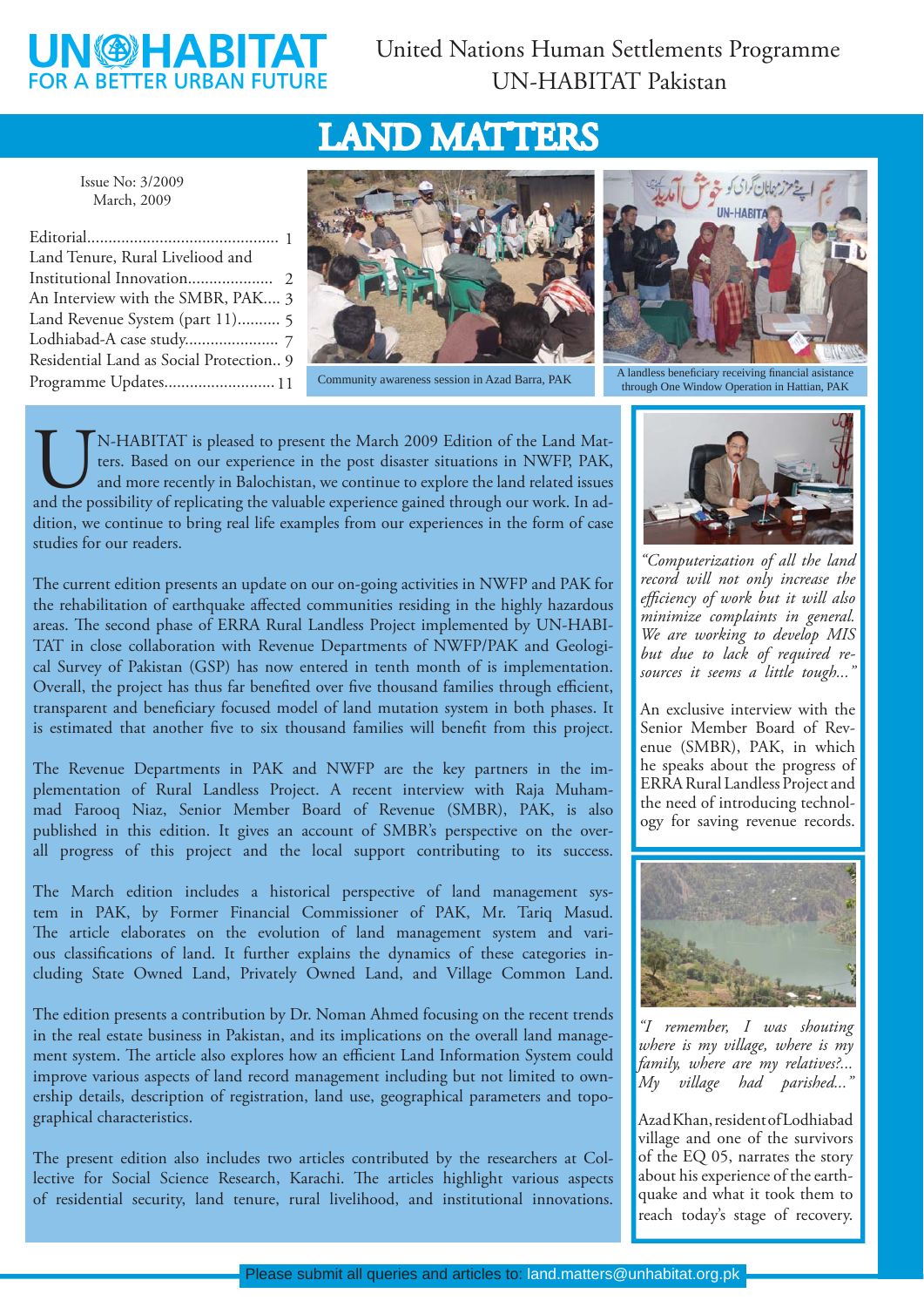## Land Tenure, Rural Livelihood and Institutional Innovation

by Azmat Budhani and Hussain Bux Mallah {Website: researchcollective.org}

cess to land has been identified time and again as a key factor in reducing poverty. Most pover-<br>ty analyses have shown that landlessness and land poverty are strong determinants of rural pover-<br>of the proportion of people ty analyses have shown that landlessness and land poverty are strong determinants of rural poverty in Pakistan. Inequality of land ownership is a chronic feature of rural Pakistan – both in terms of the proportion of people who are landless, as well as in terms of the concentration of ownership holdings. At the same time, however, redistributive land reforms have remained dormant over the last four decades due to political reasons and constitutional constraints.

But outright ownership of land is not the only means through which the poor and the landless have had access to agricultural land. Land tenancy has been an active route for land access, thus allowing non-owning households to take part in agricultural self-employment as cultivators. Traditional tenancy is regarded as exploitative and dominated by hierarchical relations between landlords and tenants. In many parts of the country it is even thought to be associated with extremely coercive practices such as bonded labour. Nevertheless, most poverty analyses and qualitative investigations reveal that the landless poor would much rather work as tenant-cultivators than casual agricultural labourers.

Our research project was based on the observation that even in highly land-unequal regions of the country such as rural Sindh, there were initiatives by local community organizations to access land from the tenancy market for the benefit of their poor and landless members. In other words, there was the possibility of community organizations taking over the role of intermediary in the land rental market. The study was an investigation of such selected interventions with the view of learning broader lessons for policy. Besides an understanding of the said interventions, the study also examined in detail the overall system of land ownership and tenancy in parts of Sindh and southern Punjab – both known as regions of high land inequality.

Secondary data show that access to land for the rural poor has been declining. Land ownership remains low – under 35 per cent in rural Sindh, and around 50 per cent in rural Punjab. The traditional access to land through share-tenancy has also been falling, as landowners resume land for self-cultivation, and hire their former share-tenants as farm labourers. Moreover, the pattern of tenancy has changed from share-cropping to fixed rental leasing. This is particularly pronounced in Punjab where traditional share-tenancy appears in the secondary data to be a marginal tenurial arrangement.

There are important differences between share-tenancy and fixed rental leasing that make the latter more difficult to access for the poor. Share-tenancy allows the sharing of input costs. Under share-tenancy the tenant shares the risk of crop failure with the landlord. Fixed rental leasing generally requires the payment of most of the rent in advance. All these factors make fixed rental leasing more profitable but only for those who can afford the capital costs and can face the risks of crop failure – which naturally rules out the poor. The interesting feature of the observed community organizations was that they leased in land on fixed rental collectively on behalf of a number of tenants, and then sub-let it on more favourable terms to their members.

One community-based organization (CBO) in Sanghar district had started land leasing project originally with 12 acres and 4 families. They were able to expand this over a few years to 130 acres of leased land which was sub-let to 40 families. The CBO took advantage of market conditions in the area where a nonresident landlord was willing to lease out large areas of land for an extended period. Eventually the leasing project had to be rolled back due to the scarcity of irrigation water – but not before 25 former tenants had got together and purchased small individual plots of land measuring up to a total of 40 acres from their former landlord. The second CBO in Khairpur district started a collective farming project with support of a donor organization. It rented 40 acres from an absentee landlord and divided 1 to 2 acres among 40 families for a period of 2 years. The CBO also helped the sub-tenants in growing cash crops and marketing them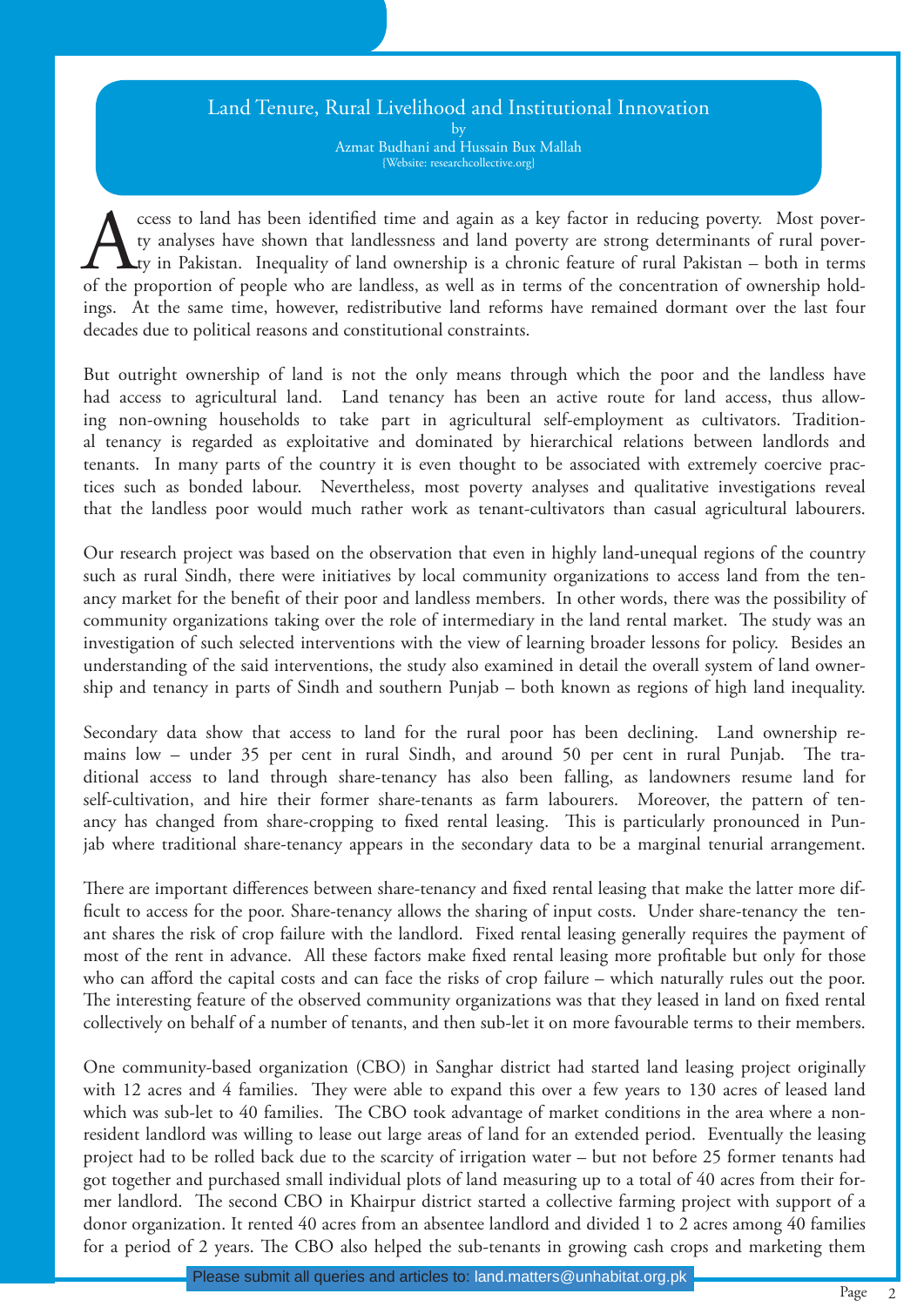There were some common features in the experience of the two CBOs. They worked well within their own villages, and their members were almost exclusively people who were socially related to each other as members of the same caste. The caste exclusivity, however, was not necessarily a sign of hierarchy here. Both CBOs belonged to people belonging to historically marginalized communities which had been oppressed by local landlords. The internal cohesion of the CBOs was based on their prior social networks – and this allowed complex transactions to take place in an atmosphere of trust. Some constraints were also common. The overall low availability of irrigation water meant that the projects became less economically viable.

Qualitative fieldwork was conducted in other areas – in the same regions as well as in southern Punjab – to understand the possibility of similar interventions working for the poor elsewhere. In some areas villages were sharply divided between traditional cultivator and non-cultivator castes - pejoratively known as kammis. In these villages even "community organizations" were divided along these lines. It was also found, however, that a range of tenancy arrangements were prevalent – including those with a one-sixth share for the tenant – but were seen formally as labour rather than tenancy contracts. There is likely to be a great deal of under-reporting in secondary data, therefore, of the extent of share-tenancy.

Our research suggests that it is possible for the poor and landless to access land for self-cultivation without necessarily moving towards outright ownership. A combination of land rental markets and dedicated community organizations can make headway and improve livelihoods and food security for large numbers of people. Innovative interventions will have to contend, however, with bigger structural problems such as the politicized irrigation system, and existing social hierarchies based on caste.

> An interview with Raja Muhammad Farooq Niaz Senior Member Board of Revenue, SMBR, PAK



Raja Farooq Niaz is the head of Revenue Department in PAK. He has been serving the people of Kashmir in the capacity of a Civil Servant for many years. With great administrative abilities he is a downright professional and a very kind human being. He takes keen interest in solving problems of the people. For the past two years UN-HABITAT has been working closely with the Revenue Department of PAK for the implementation of Rural Landless and Hazardous Land Project. In an interview with the LAND MATTERS team,

Mr. Niaz spoke about the Landless program, partner organizations and the challenges he faced as Sr. Member Board of Revenue (SMBR).

Talking about the ERRA Rural Landless Project he said, ERRA's Program for the landless affectees is a great initiative. Through Phase I of this program over 1300 landless families in PAK got PKR 75000 financial assistance for purchase 5 marlas of safe land through one-window operation. During Phase I the LVU and GRC teams, with the help of revenue officials not only verified the revenue records of the applicants but they also conducted spot visits, as required by the policy. A lot of effort has gone into it because conducting a spot check in such mountainous region requires a huge investment of time and resources.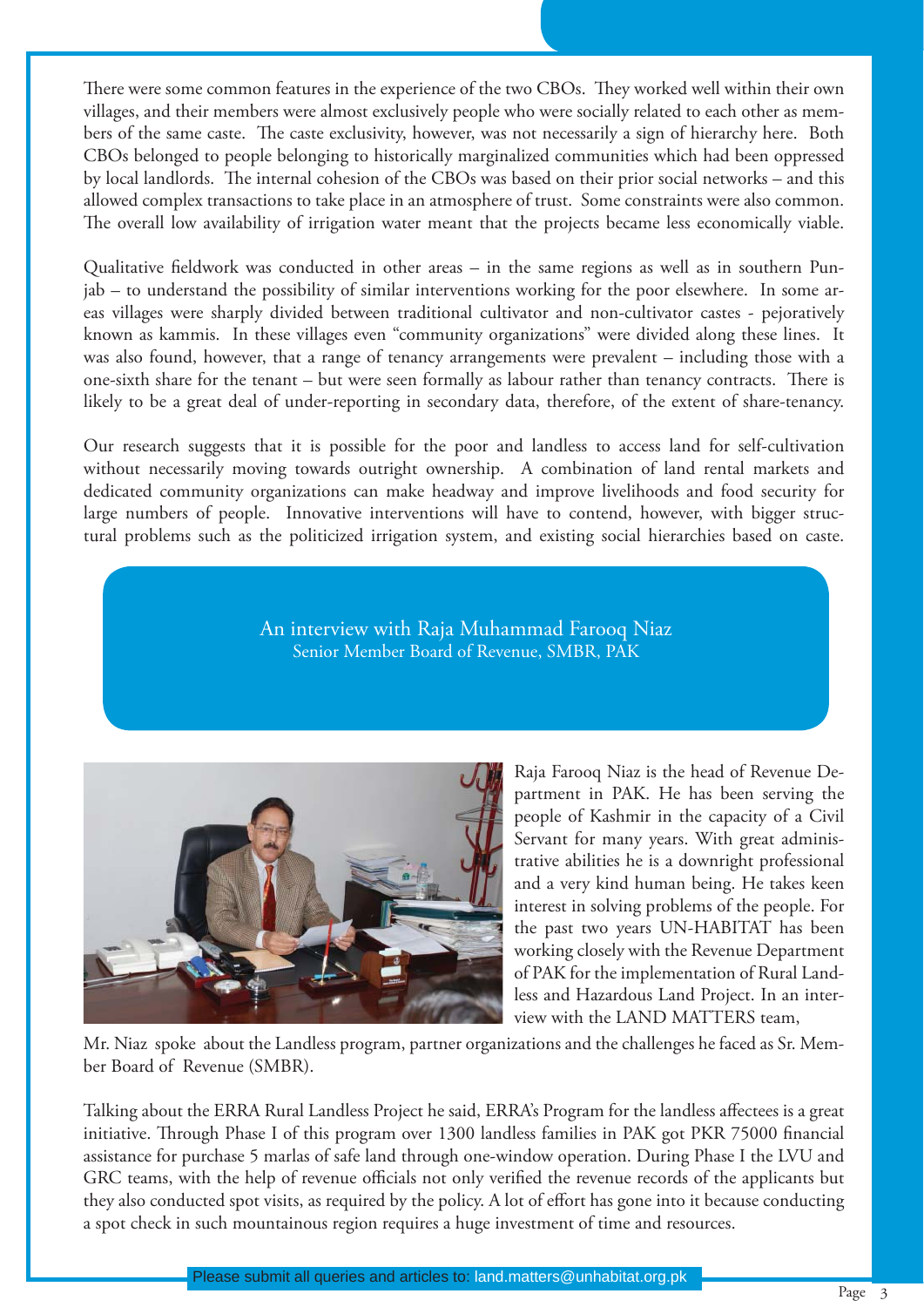If we look at the overall performance of this project, I've no hesitation in saying that, it was a completely successful program that brought about a significant change in the lives of the beneficiaries. This unique system of land mutation through One Window Operation is the soul of this program. It is not only efficient but it also maintains transparency. Compared with the regular process of land mutation this system is very efficient and the beneficiary does not have to go through time consuming hassle and hence less monitory expense is incurred.

Mr. Farooq Niaz says that whenever there is a disaster it engenders a feeling of sympathy in the people and the desire to work collectively and that makes the response better and stronger. The professional agencies keep people at the center of their response, be it through social mobilization or community organization because this is how the best use of human resource can be made. In this program UN-HAB-ITAT is jointly working with the revenue department of the government and civil society. Joint planning helps in identifying gaps and effective mobilization of resources. He said that involvement of civil society helps in reaching the genuine beneficiary and it also helps in maintaining transparency. Involving dedicated revenue staff was a big task because revenue department is already working with several other line departments so dedicating them to landless program did slow down their progress on other projects. But since it is a time bound project so we injected all possible force to complete this project on time.

Without a joint effort dealing with such a big catastrophe was not possible. Working together is very important. Although the humanitarian agencies have different backgrounds in terms of culture, norms and traditions but their aim is to save lives and improve quality of life. We should encourage their involvement in the development process as it will provide capacity building opportunity for our people and sharing experiences and good practices would help in achieving good results. While responding to the idea of land mutation in the name of entire family he said, "I think this is a good practice and because of it women who are normally ignored also become the owner of the land and this is one of the steps towards empowering women."

While responding to a question regarding education of women, he said that he is strongly in favor of more women in this field. There was a time when education for females was not appreciated but gradually people are realizing the importance of woman's education. It is our religious duty to educate our woman because they are the nation builders. In AJK women education rate is much higher. Similarly, there was no concept of female working in Administration, Judiciary and Government Offices, but now you can see women working as judges, lawyers, Assistant Commissioner, Section Officer. A lot of females are working with National and International NGOs and showing very good performance. So we are witnessing a change which is a very good sign. We've women in our legislative assembly so I think we are on the right track with regards to woman education and empowerment in AJK.

Stressing the need of computerization of land records he said, "Management of Information System has become very important and vital . This has so many advantages such as easy accessibility, efficiency, data mapping, swift processing possibilities, time saving and transparency. Computerization of all the land record will not only increase the efficiency of work but it will also minimize complaints in general. We are working to develop MIS but due to lack of required resources it seems a little tough. I welcome any offers for joint venture from all UN agencies especially UN-HABITAT who has already produced an inspiring LIMS for landless project. We look forward to benefiting from their experiences and we will extend our best cooperation in this regard."

He said he has had many memorable experiences during his professional career and he would like to share one of his experiences from recent past with our audience. Immediately after the earthquake 2005, the government asked the Board of Revenue (BOR) to prepare a thorough damage assessment report. This was a mammoth task to survey individual household from Poonch to Neelum in a very tight timeline and then the families of all most all revenue staff had suffered badly. I have deep regard for the positive response that the revenue staff gave when we asked them to conduct these surveys. In just 20 days the revenue staff prepared and submitted the report the government on October 26, 2005. It would be interesting for you to know that it was a comprehensive report that included data about total deaths, injuries, damage to houses and infrastructure. This was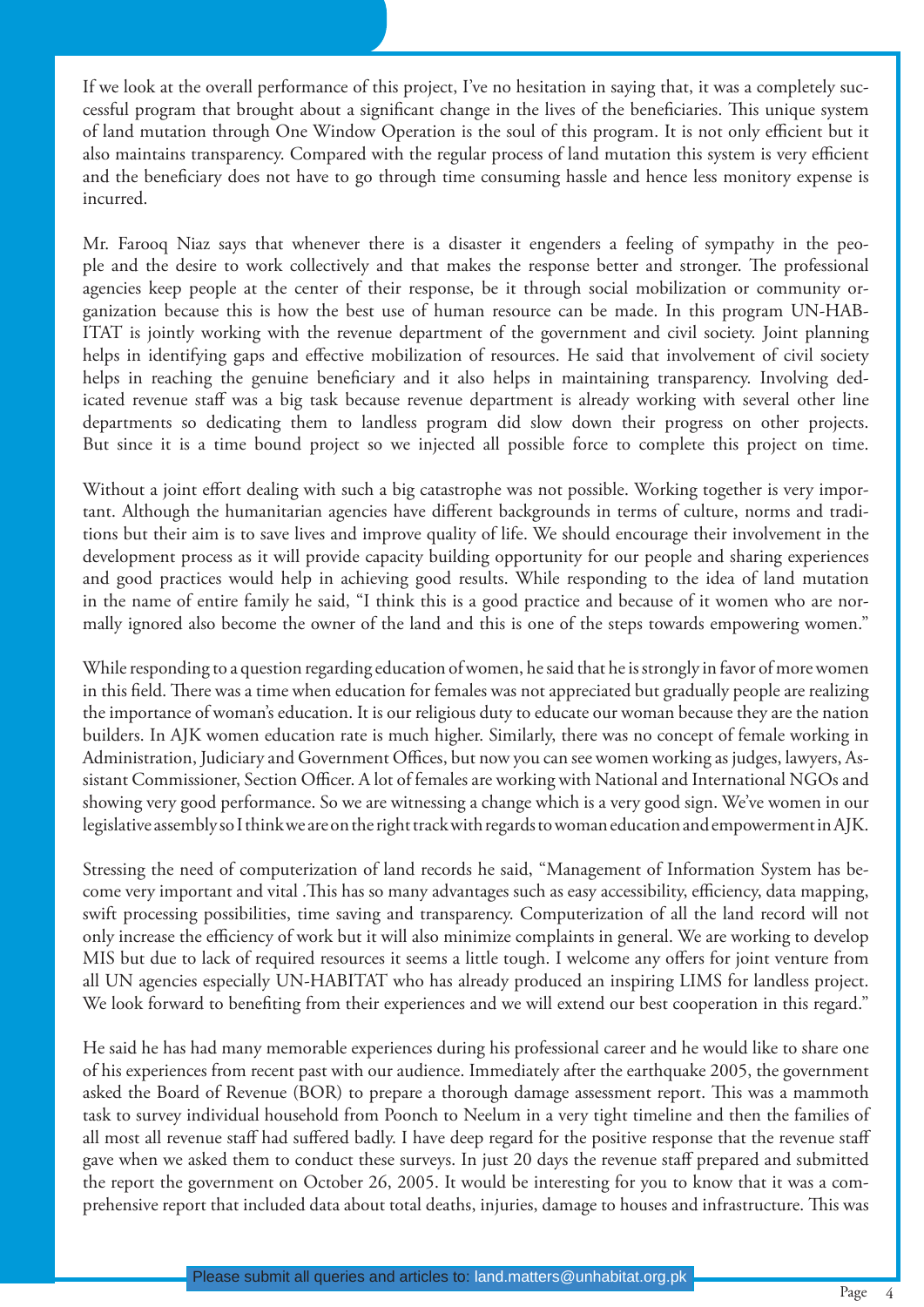not an easy job given that there were no communication channels and roads were closed. This report was very accurate and it served as basis for all planning during relief and rehabilitation work.



#### **State owned Land**

The terms commonly used to denote "State owned land" in PAK are "Crown land" or "Khalsa Sarkar." The term, Khalsa does not originate from the Sikh rule in J& K (1819-46) as is thought even by several experienced land experts. According to W.H.Moreland, ICS, "Khalsa" means Pure, Free or unencumbered land. In his book "The Agrarian System of Muslim India" published in Cambridge, UK, in 1929. Moreland says that this land was free as distinguished from the State land which had been assigned or granted to individuals by the ruler. Non Khalsa State land fell in following three broad categories.

- 
- Assigned to individuals which could normally be resumed by the ruler.
- Granted to individuals which could not be normally resumed.
- Land cultivated directly under the State.

The granted land was more like a "Gift" under the Muslim Law and it can not be revoked after possession has been given to the beneficiary. The assigned and granted lands were mostly cultivated by peasants under local feudal chiefs called "Maaliks". The maaliks were responsible for the defense and safety of various routes connecting J& K State with the outside world. The maaliks used to get rent from cultivators as in-kind or services or both, the quantum depending on the whim or the sense of justice of the Maalik.

In Land cultivated directly under the State, the share of the State i.e. land revenue or land tax, was usually a tithe or one tenth of the gross turn out, which is similar to the principle of "Usher "in Islamic law. During early Dogra rule the incidence of land revenue was very heavy where peasants cultivated directly under the State. The officials would in addition to land revenue, extract "Rasooms" or illegal perquisites. Sir Walter Lawrence, the first settlement Commissioner of J&K, rationalized the basis of the land revenue. He noticed that a large number of absentee landlords, rack renting land in kind revenue collection was widely in practice. The peasants mostly were left with so little that they could hardly subsist most part of the year (Jialal. K. Jalali, Economics of Food Grains 1931, page 36).

Sir Walter fixed the State share at one half of the net assets i.e. about one fourth of the gross produce and also introduced the system of in cash land revenue payment. This basis continued till 1947 when Azad Jammu & Kashmir (PAK) was established. It was later reduced to one fourth of net assets as in the neighboring Punjab province. Land Revenue was totally abolished in PAK in1975, under the Government of Sardar Abdul Qayyum Khan. The categories of assignees and holders of grants of State Land (Jagirdars) were abolished under the Land Reforms Laws but no such class now exists in PAK.

#### **Classifi cation of Khalsa Land**

Khalsa land is further subdivided into two categories i.e. Khalsa Land controlled and managed by the Forest Department and Khalsa Land controlled and managed by the Revenue Department. Khalsa lands in PAK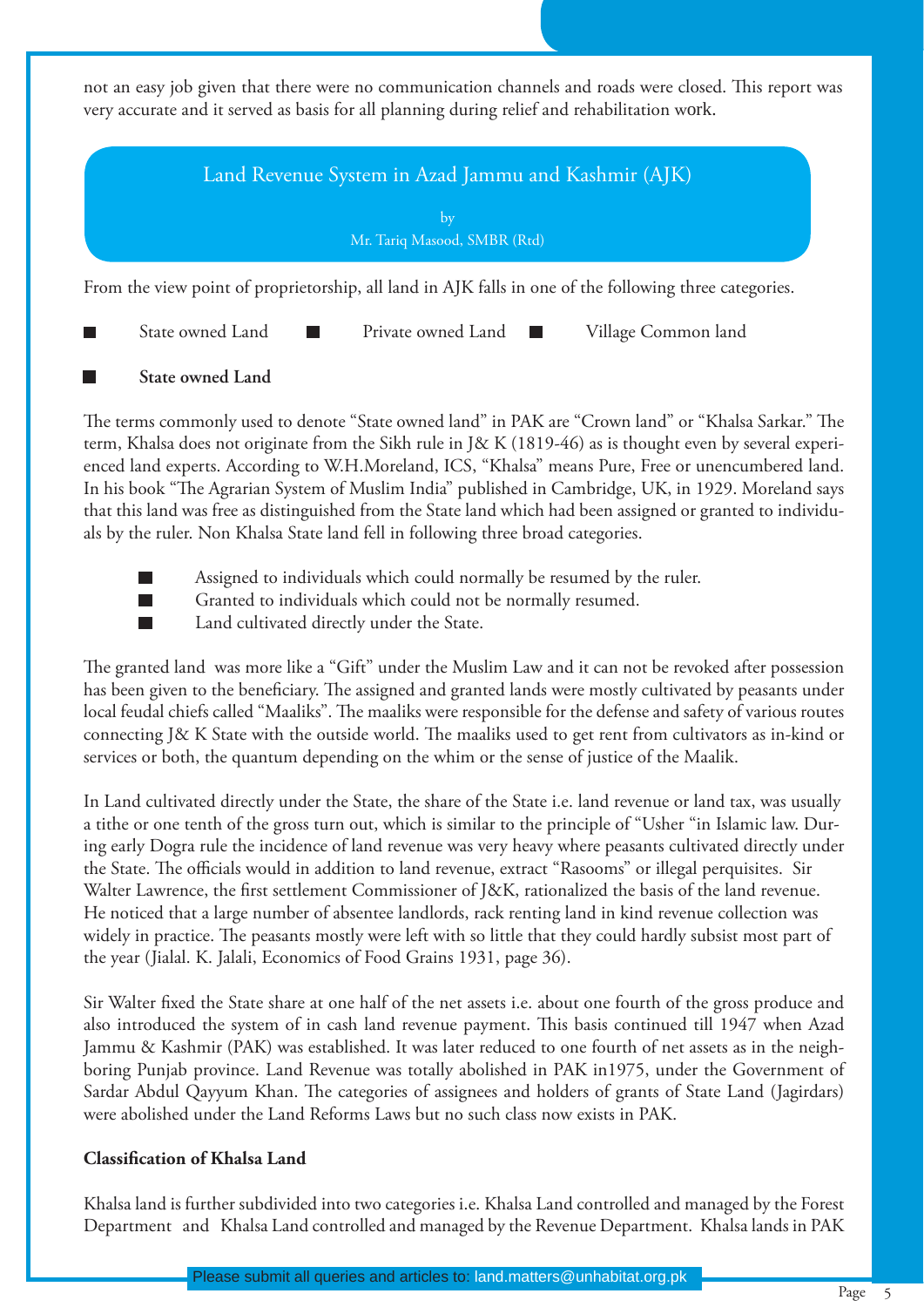have always been subject to extreme pressure from the rapidly growing land hungry rural population. AJK has a very high density of population which is rarely seen in mountainous regions. Population density is 277 per sq km compared with 194 in Pakistan, population growth rate is estimated to be 2.41% compared to 1.9% in Pakistan and the average farm size 2.38 acres/per family. Khalsa lands controlled by the Forest department mostly comprise of 'demarcated forest'. According to the J&K Forest Regulation No. 2 of 1930, a demarcated forest means forest land or waste land under the control of the Forest Department with marked boundaries which may hereinafter be constituted a demarcated forest under section 3 of the J&K Forest Regulation which reads as "The Government may from time to time make rules in accordance with which any forest land or waste land over which the Government has proprietary right or to the whole or any part of the forest produce of which the Government is entitled, may from time to time as occasion requires amend or cancel such rules."

Under AJK laws, no citizen is authorized to encroach on Khalsa land in any form i.e. construct any structure or cultivate any part thereof. However, encroachments have always been made by neighboring villagers, much more on the Khalsa land under the management of the Revenue Department, with or without the connivance of the Patwari. Khalsa land invariably is virgin land and the term used to denote unlawful encroachment /tilling of this land is "Nautor" (literally meaning newly broken). Governments in AJK were always cognizant of the rapidly growing population-many times touching 3% p.a, and. their increasing requirement of land for housing and cultivation.

Though a large number of illegal occupants of the Khalsa lands were dispossessed by the Government from time to time by demolishing structures, charging fines and by levying other punishments but the incidences of Nautor were so wide spread and the needs were acclaimed to be legitimate. It was virtually impossible for the Government to dispossess illegal occupants or stop further encroachments. The Governments therefore, reconciling with the changing scenario made new legislation and amended existing laws from time to time to legitimize certain types of Nautors on payment of certain fees.

The first proclamation on the subject during the pre-independence days is known as Ailan no 17 of 1925, followed by Council orders 38-C and 40-C respectively proclaimed in 1943 and 1944. As result of these proclamations, Nautors of the Khalsa land surrounded by or situated in close proximity of privately owned farm land was legitimized in favor of the Nautor kuninda (person occupying and cultivating the land), these Nautor kunindas were recorded as "tenants at will". Later on such Nautors kunindas were assessed for land revenue and charged a fee which was not more than five years of land revenue and were given full proprietary rights of such lands.

After independence in 1947, Government's control did not remain as firm as it was under Maharaja's rule and Nautors spread on a large scale, especially in the district of Poonch (presently districts of Bagh, Poonch and Sudhnoti). AJK Government issued Council order 282/57 to legitimize all encroachments on Khalsa land where the Nautor kuninda was proved to be in continuous possession since first day of January 1950. On payment of premium equal to twenty times the land revenue of such land in addition to entire land revenue for the period of possession provided that grant was not more than 20 kanals (2.5 acres).

The Government kept on conceding further to the pressure of the powerful lobby of the encroachers. In 1966 The Shamlat Act and in 1974 "Regularization of Nautors and Grant of Khalsa Land" ordinance were passed and promulgated. It opened a flood gate of encroachments not only on Khalsa land under the management of the land revenue department but also on the hitherto sacrosanct demarcated forests area.

The village community has a time honored right of grazing their cattle of fallen tree branches in the Khalsa land. These rights are specifically stated in "Wajib-ul-arz" (a statement of the customary rights of the people) separately prepared for each village at the time of settlement, forming integral part of the "Record of Rights". These rights are enjoyed by the residents of villages located adjacent to the Khalsa land at all times except when part of the Khalsa land under the management of the forest department is officially closed for regeneration purposes. Viewed from this angle, all State Forests except closures are included in the category of grazing lands. To be continued…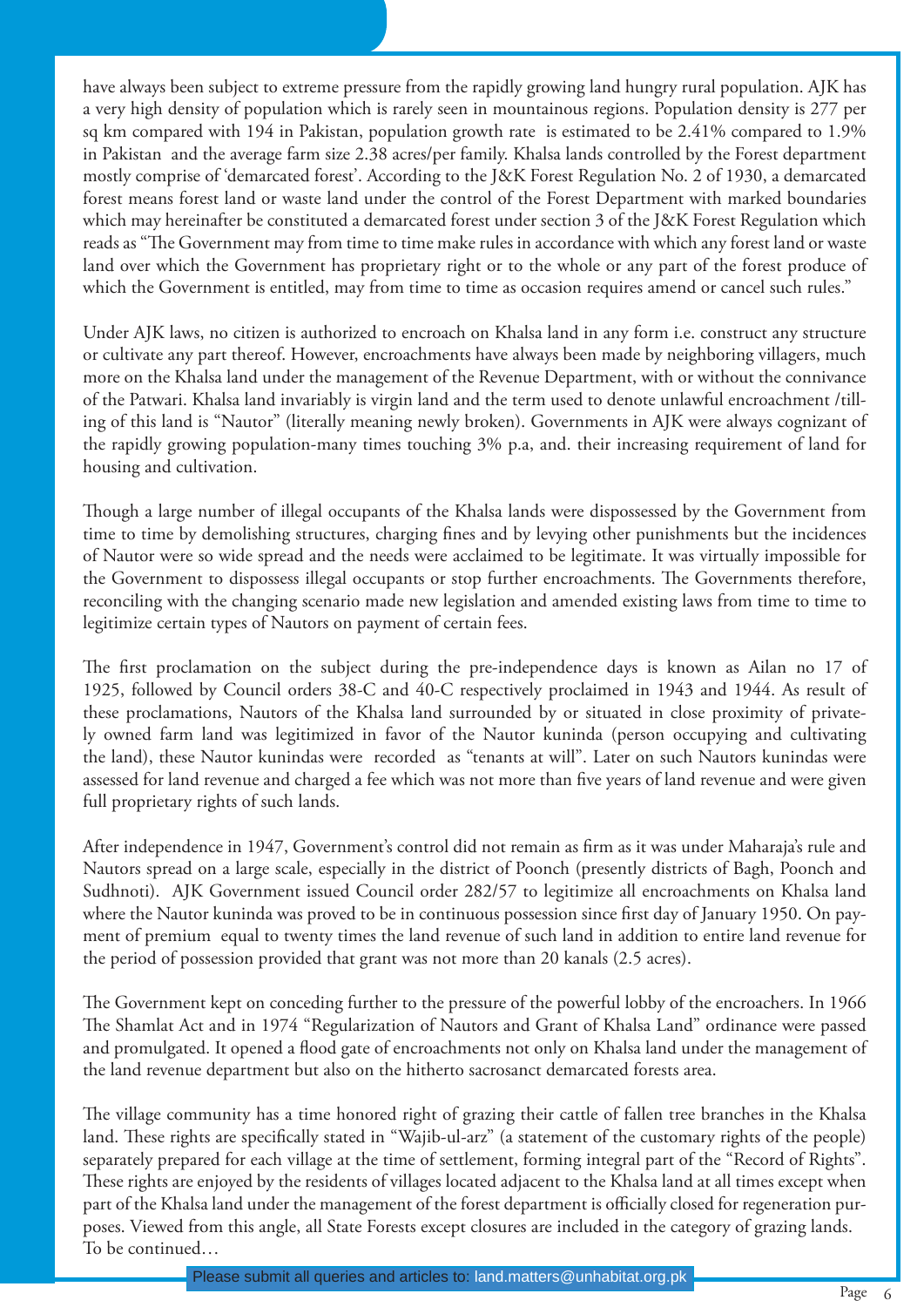#### Lodhiabad –A Story of the Earthquake Survivors

odhiabad was a small village of Tehsil Hattian, District Muzaffarabad, with 70 house-<br>holds and approximately 500 inhabitants.<br>The source of income for 70% of the community tian, District Muzaffarabad, with 70 households and approximately 500 inhabitants. The source of income for 70% of the community was farming or daily laboring. No one had ever even in their wildest imagination thought what pain, privation and misery October 05 earthquake will bring to them. Those who left their homes that morning for work did not know they will never see their families and the loved ones again and they are saying 'good-bye' to them for eternity.



On the morning of October 8, 2005, an earthquake measuring 7.6 on the Richter scale that struck Pakistan Administered Kashmir (PAK) and North West Frontier Province (NWFP) devastated this village. A huge landslide obliterated the village burying underneath all houses and their dwellers. Not even a single house or a person present in the village that day could survive. In just moments, the whole village disappeared from the face of the earth leaving behind a huge landslide that blocked the routes of the rain, ravine and spring water causing the formation a huge lake.

 One of the survivors of the EQ 05, Azad Khan is an active member of the community. He was out of town that day. Immediately after the earthquake he rushed back home but the roads leading to his village were closed due to several landslides. He walked by foot and it took him one full day to reach his village from Hattian. He was shocked to see that there was no village, no life. The village had perished." I went numb. I did not believe my eyes. I fell down on the ground and somebody got me some water. I remember, I was shouting where is my village, where is my family where are my relatives?"

Azad Khan told that those who had survived did not know where to go to. Along with a few other relatives of his, he went back to Hattian to find refuge in a tent camp. These camps were established by the government to allow displaced people to stay at a safe place till the time aid arrives. With the arrival of international humanitarian community there came a ray of hope. They got tents, food and other necessary items to subsist.

Azad Khan told that those who had survived did not know where to go to. Along with a few other relatives of his, he went back to Hattian to find refuge in a tent camp. These camps were established by the government to allow displaced people to stay at a safe place till the time aid arrives. With the arrival of international humanitarian community there came a ray of hope. They got tents, food and other necessary items to subsist.

Initially, the camp was completely unorganized with people beyond its capacity and they would queue up for receiving food and clothes. Heavy rains and sever cold made it nearly impossible for them to survive. *"When we came to this camp we met with people from neighboring villages. Th ere stories were more or less the same. Everyone was shocked and traumatized yet they were sympathizing with us thinking that we had lost far more than they had"* After a few months of the EQ, when the Earthquake Reconstruction and Rehabilitation Authority (ERRA) issued first tranche of financial assistance to affectees for reconstruction of their houses, the CMO decided to close down the camps one by one. Displaced people started returning to their native locations but Azad Khan and other people from his village did not know where they could go. *"When we were told to vacate the camp but we refused to comply. Did we have an option? Where we could've possibly gone? That huge ruthless slide is the grave of our families and it is not possible to do any construction over there and then a lot of people had*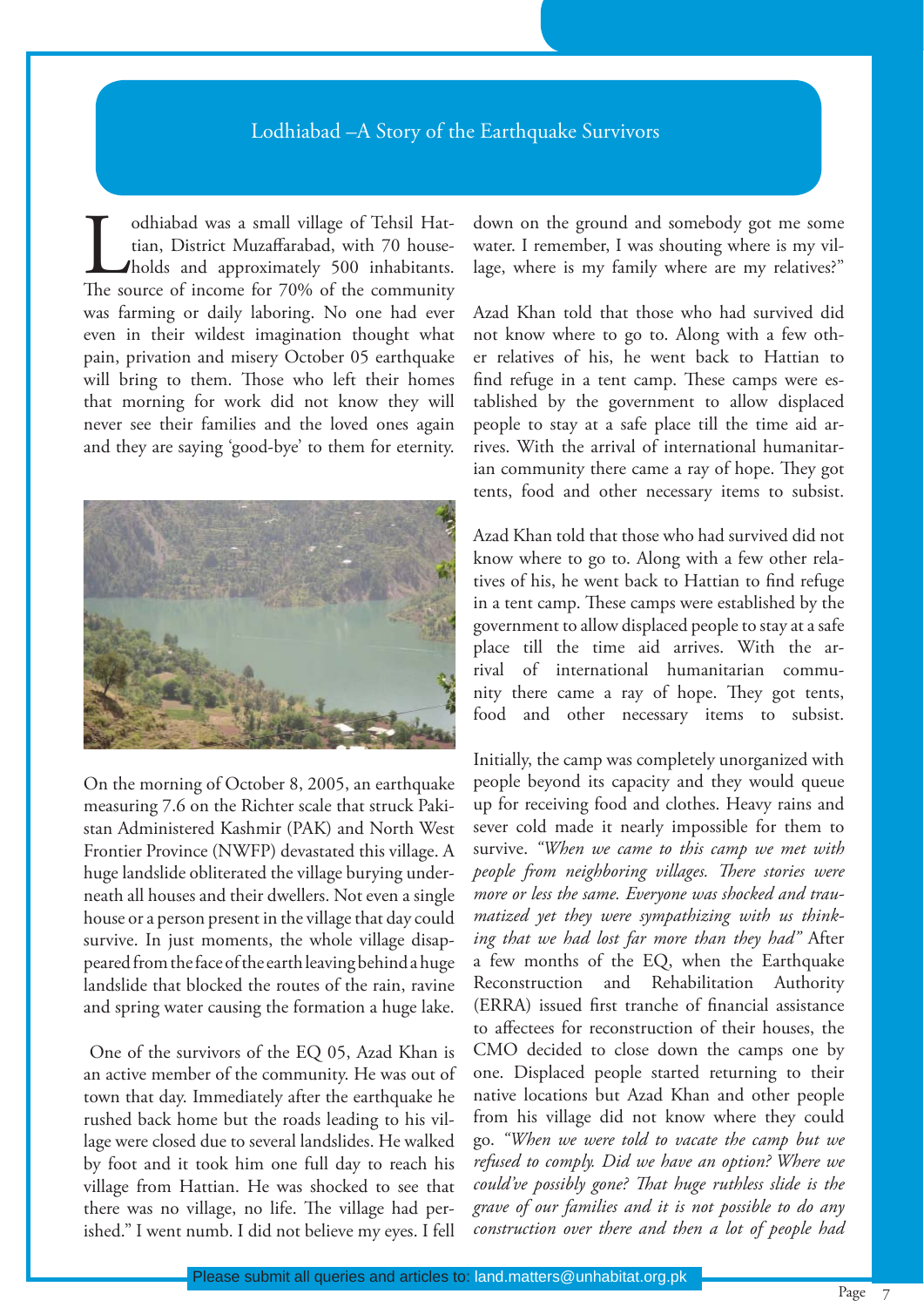lost their limbs and became physically disabled. They *could not move so we decided to stay in the camp"* .The whole of Lodhiabad and most of the surrounding villages have become extremely hazardous and unfit for construction. When ERRA announced its Rural Landless Program (phase I) for the rehabilitation of landless families in affected areas, Azad Khan and his friends attended an orientation session about the policy mechanism conducted for them in Hattian by the UN-HABITAT staff.

Initially Azad and his community expressed their concerns as the survivors wanted to live at one place in a cluster. UN-HABITAT staff and district administration did their best to convince them to register under the landless program so that they could be provided with land through one-window operation. Azad says *"We were reluctant to get land through this policy because we all wanted the government to give us land at one place because on our own we were not expecting to get a large piece of land where all the families could live together and then we were only a few who had survived and wanted to live rest of the life together".*

After a great deal of convincing the community agreed to apply for land purchase assistance through Land Verification Unit under ERRA Rural Landless Program. Getting a safe piece of land, enough to host 50 families in an area where land holdings are very small, was a big challenge for all the stakeholders. Through the efforts of UN-HABITAT social mobilization team, notables and the senior revenue officials it became possible to realize their wish of finding a piece of land where they could live together.

As soon as the owner agreed to sell the land, the Land Verification Unit (LVU) announced the date for One-Window Operation. Azad Khan led his community to the One-Window Operation where UN-HABITAT staff, revenue staff, mobile bank, ERRA's financial assistance and the seller was awaiting them. In few hours one-window operation was completed and all the landless of Lodhiabad became the land owners again. He says, *"We went to the one-window operation with mixed feelings. We were happy that we are getting land once again but we were extremely sad because most of our loved ones were no longer there to live with us on the new land, in the new house"* 

After acquiring land the next challenge was for these families was to build their houses on newly purchased land as they had not received financial assistance through ERRA Housing Program until then. In the mean while Ultimate Peace Foundation (UPF), a national NGO, came to the area and offered to reconstruct houses for these families. Without any further delay UPF started work on their houses on the newly purchased piece of land in August, 2008- almost 2.5 years after the earthquake. UN-HABITAT technical and social staff arranged an orientation and a basic technical training on ERRA's earthquake resistant construction guidelines for the artisans and masons working on the construction of these houses.

After acquiring land the next challenge was for these families was to build their houses on newly purchased land as they had not received financial assistance through ERRA Housing Program until then. In the mean while Ultimate Peace Foundation (UPF), a national NGO, came to the area and offered to reconstruct houses for these families.



Without any further delay UPF started work on their houses on the newly purchased piece of land in August, 2008- almost 2.5 years after the earthquake. UN-HABITAT technical and social staff arranged an orientation and a basic technical training on ERRA's earthquake resistant construction guidelines for the artisans and masons working on the construction of these houses.

In coordination with the Site Incharge of the UPF, the Technical Experts of UN-HABITAT based at Housing Reconstruction Center (HRC) Hattian provided technical assistance and monitored the construction of houses from plinth to lintel level.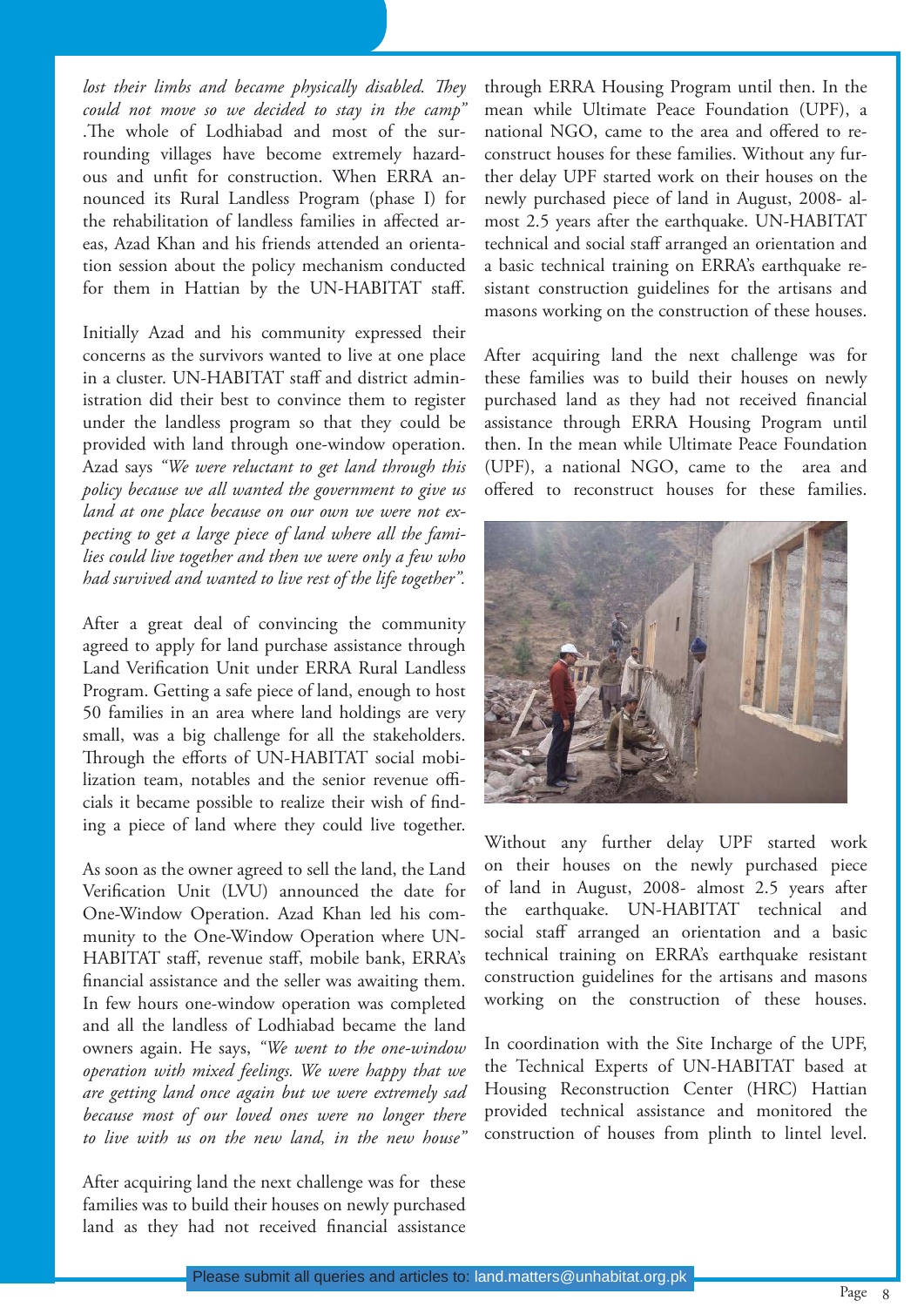In addition to orientations and basic technical trainings, 3 skilled artisans were provided by HRC



Hattian who not only worked for more than three months on these houses but they also trained 20 unskilled artisans during this working period Settlement of the people of Lodhiabad has been successfully completed. Their houses are almost complete and in a few days they they will be able to shift their families from temporary shelters-where they have spent more than three years, to their permanent houses. Azad Khan shared his happiness and expressed his deepest gratitude: *"We all are very happy and thankful to all those who provided us land and houses and made it possible for us to live together"*

### Residential Land as Social Protection- a Review of Pakistan

by Ghazah Abbasi

*{ Th is article refers to the research conducted by the Collective for Social Science Research on Residential Land Security as part of the*  Ford Foundation-supported research programme on Social Protection in Asia. The programme is coordinated by Institute for Human *Development (Delhi), and Institute of Development Studies (Sussex, UK). Ghazah Abbasi is a Research Assistant at the Collective for Social Science Research Website: researchcollective.org}*

Residential security is universally regarded as the cornerstone of social protection. Moreover, the right to adequate housing is part of the UN's human rights charter, and has been ratified by the Pakistan Government. In Pakistan, residential security remains a relatively neglected area of research and policy-making. This is despite wide evidence of the linkage between residential security and freedom from other forms of vulnerability such as forced labour. Statistical data report that nearly nine-tenths of the households "own" their homes. Closer scrutiny on the basis of micro-studies reveals, however, that home "ownership" rarely extends to individual formal title. A range of social arrangements govern access to residential land, and most of these are hierarchical. The debate on land redistribution has been heavily influenced by the agrarian reform agenda at the expense of attention to residential land security – which affects many more people, and has more realistic solutions.

Our study on Residential Land Security as Social Protection examines the extent to which government interventions for residential land security for the poor were successful in empowering vulnerable groups, as well as the role that social mobilization and collective action played in the process. The specific interventions examined are: the Marla schemes in rural Punjab; the Sindh Goth Abad Scheme; and the Sindh Katchi Abadi Authority's regularization programme in Karachi.

Preliminary empirical research was carried out in selected settlements in rural Punjab and both rural and urban Sindh and in order to arrive at an understanding of the factors that determine access to residential land. In Punjab, the presence of the colonial legacy is difficult to miss, and plays an important role in the creation of social hierarchies and distribution of resources. Social hierarchies are created along the lines of cultivator/ non-cultivator, owners/ non-owners of villages, caste and kinship group structure. These hierarchies affect access to power and resources – significantly access to residential land – and have been perpetuated through agrarian reforms in Pakistan.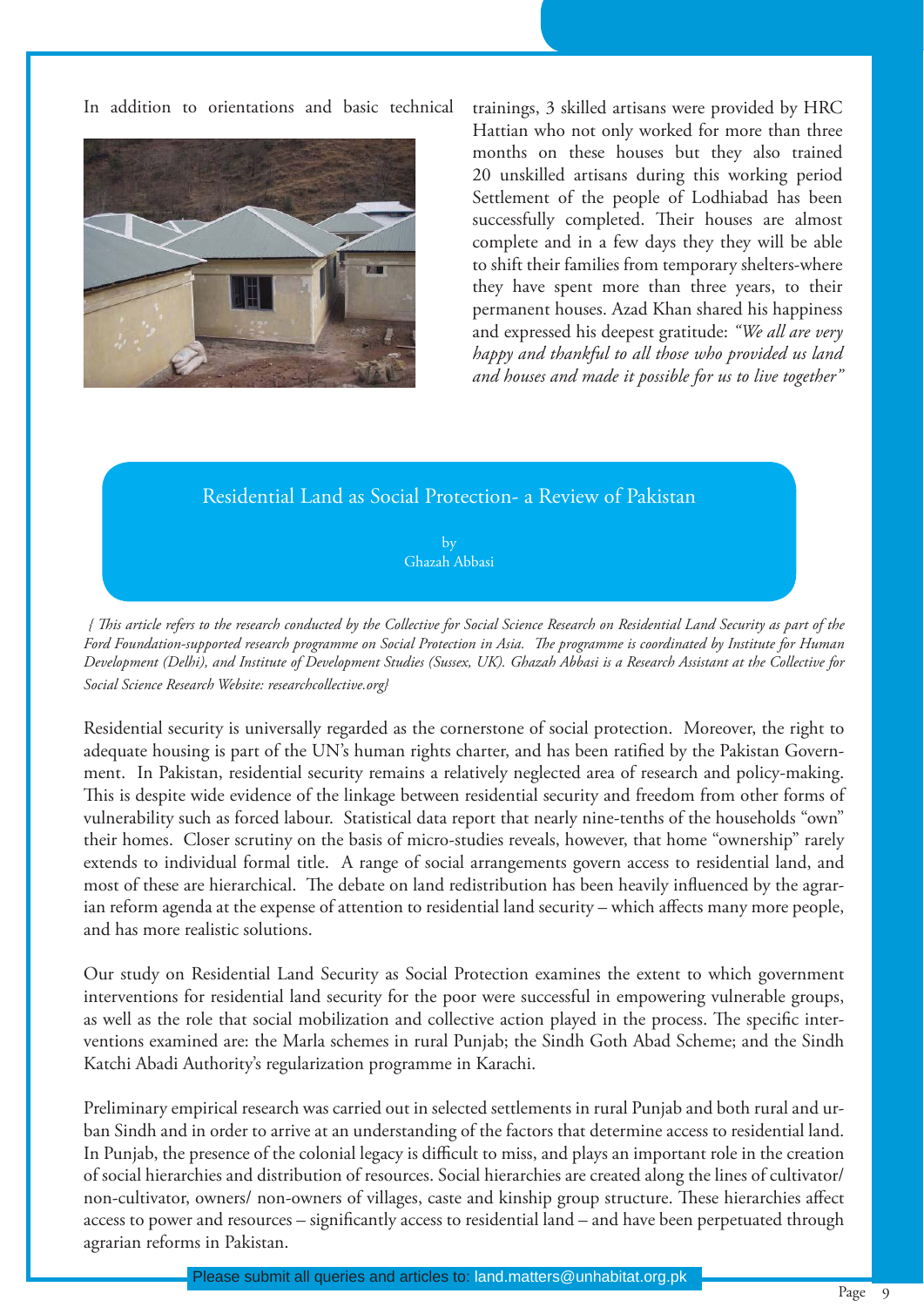For example, in rural Punjab, the degree to which an individual or group enjoys residential land security is correlated with their social, economic, political and occupational status. The large disparity between the access to land enjoyed by landholding castes and non-proprietor castes has created relations of dependency between the two, both in terms of living conditions, as well as in the form of coercive and constraining labour market arrangements. As 'leaders' of the village, landowners often emerge as political representatives of the village population. The state, a major landholder, is a key player in the mediation of conflict between the landowners and the landless, and has historically moved to entrench the power of the former. Similar to Punjab, however, arrangements of coercive labour between the landless and the landholders are also found in Sindh. Once again, the contest is over land ownership and perceptions of what ownership means. There are contesting claims on who owns the residential land and the common land, as well as what property rights are associated with any 'ownership'. As opposed to the legal sanction to own (or not own) land in Punjab, individual ownership or tenure of residential land is ambiguous in Sindh, and does not feature in the contest over land. More salient in the region is the idea of collective ownership of a village by an entire group, and conflict over land based on the idea of collective ownership has affected entire villages and hamlets in both positive and negative ways.

Urban settlements in Karachi's Katchi Abadis are also vulnerable to demolitions and evictions. Essentially, residents of these settlements and various government agencies compete with each other and among themselves to be recognized as legitimate owners of the land on which they are settled. Settlements are formed along ethnic lines- as affiliation with ones ethnic group mitigates vulnerability of new migrants and settlers.

As was the case in rural regions of both Punjab and Sindh, the state is a key player in the process through which residential land security is (or is not) achieved by marginalized groups in Karachi. Manifestations of this are various – residents feel more secure of the permanency of their settlement and of the legitimacy of their occupancy when public services are provided to a Katchi Abadi. More overtly, in most Katchi Abadis, residents' security is tied to patronage by a powerful state representative, political party or local strongman.

Preliminary research on the implementation of residential land schemes reaffirmed some of our prior findings and provided new ones as well. An expected finding was that gender is one dimension of social marginalization that cuts across all other issues in residential land security. In answer to our question on the nature of social mobilization, we discovered that social networks based on kinship, ethnicity and religion facilitate collective action as do affiliating with political parties or state officials. These political processes play a critical role in gaining access to residential land and ensuring security of tenure and property rights.

With respect to the question of what residential land security means in the context of Pakistan, we learned that it is primarily about security of tenure over land rather than the security of housing. Also, there are numerous shades of security of tenure, possession and ownership, which do not always correspond with formal title. Security is contingent on social and political networks, and does not always follow from right of possession.

Preliminary results show a two-way relationship between residential land security and marginalisation – people are excluded from access to residential land because they are socially marginalized, and their residential vulnerability is a frequently used instrument for maintaining social and economic power over them. In the next stage of the project, emerging issues outlined above will be further investigated to gauge how social mobilisation and collective action results in social transformation.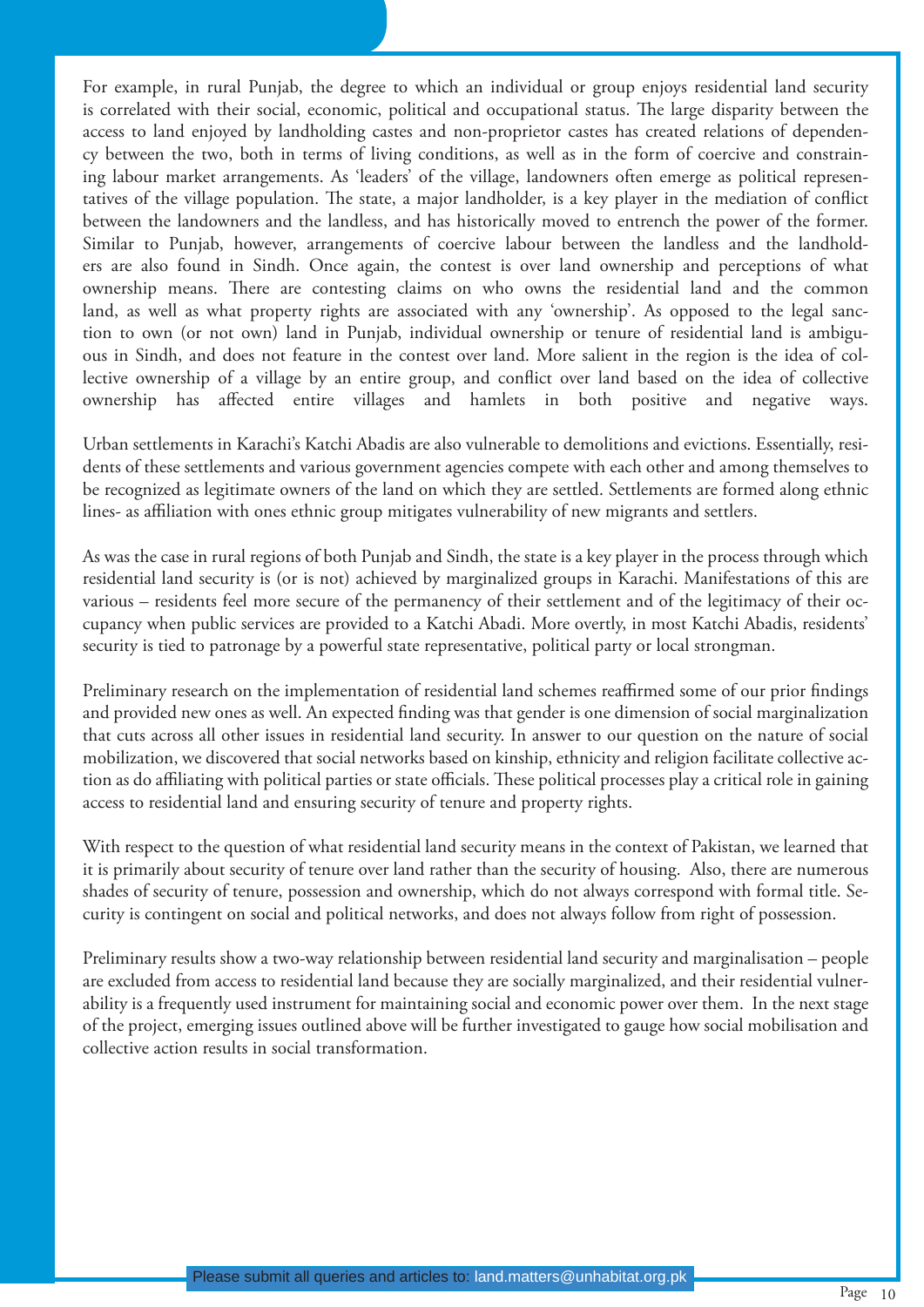## Landless Information Management System (LIMS)

Land Information Managements System (LIMS) was developed to support the implementation of ERRA Rural Landless Programme, implemented by UN-HABITAT. LIMS ensures transparency through efficient data management, recording of photographic evidence and tracking the mutation of land deeds. LIMS also guarantees that the land records are updated within one day.



Bagh

**Total** 

Mansehra

Balakot



**Landless Information Management System** 



| <b>Application Submission Summary</b>              |                      |                                     |                                      |                           |                 |                                  |                                           |
|----------------------------------------------------|----------------------|-------------------------------------|--------------------------------------|---------------------------|-----------------|----------------------------------|-------------------------------------------|
| <b>LVU Name</b>                                    | <b>Total Traffic</b> | <b>Application</b><br><b>Filled</b> | <b>Application</b><br><b>Entered</b> | <b>Total Approved</b>     | <b>Rejected</b> | COE                              | <b>One Window</b>                         |
| Muzaffarahari                                      | 4788                 | 1377                                | 1377                                 | 1134                      | 233             | 1138                             | 981                                       |
| Pattika                                            | 7903                 | 881                                 | 881                                  | 819                       | 58              | 819                              | 770                                       |
| Hattian                                            | 4333                 | 1523                                | 1523                                 | 1109                      | 408             | 1108                             | 853                                       |
| Bagh                                               | 6278                 | 913                                 | 912                                  | 805                       | 93              | 805                              | 518                                       |
| Mansehra                                           | 717                  | 199                                 | 198                                  | 133                       | 65              | 133                              | 131                                       |
| Balakot                                            | 9803                 | 1394                                | 1394                                 | 1277                      | 115             | 1279                             | 1224                                      |
| <b>Total</b>                                       | 33822                | 6287                                | 6285                                 | 5277                      | 972             | 5282                             | 4477                                      |
| <b>Genderwise One Window Desegretation</b>         |                      |                                     |                                      |                           |                 |                                  |                                           |
| Gender Wise One<br>Window                          | Muzaffarabad         | <b>Pattika</b>                      | Hattian                              | Ragh                      | Mansehra        | <b>Balakot</b>                   | Total                                     |
| Female                                             | 130                  | 46                                  | 59                                   | 42                        | 6               | 150                              | 433                                       |
| Male                                               | 851                  | 724                                 | 794                                  | 476                       | 125             | 1074                             | 4044                                      |
| <b>Total</b>                                       | 981                  | 770                                 | 853                                  | 518                       | 131             | 1224                             | 4477                                      |
| <b>Vulnerability wise One Window Desegretation</b> |                      |                                     |                                      |                           |                 |                                  |                                           |
| Vulnerability                                      | Muzaffarabad         | Pattika                             | <b>Hattian</b>                       | Bagh                      | Mansehra        | <b>Balakot</b>                   | <b>Total</b>                              |
| Nonvulnerable                                      | 742                  | 610                                 | 704                                  | 420                       | 109             | 909                              | 3494                                      |
| Widow                                              | 103                  | 35                                  | 27                                   | 24                        | 5               | 104                              | 298                                       |
| $Elderly (60+)$                                    | 82                   | 116                                 | 103                                  | 65                        | 16              | 1/6                              | 558                                       |
| Orphan                                             | 10                   | з                                   | 8                                    | $\triangleleft$           | $\circ$         | $\overline{2}$                   | 27                                        |
| Disabled                                           | 33                   | 5                                   | $\circ$                              | 3                         | $\mathbf{1}$    | 32                               | 83                                        |
| Medical Case                                       | 11                   | $\mathbf{1}$                        | $\overline{2}$                       | $\overline{2}$            | O               | $\mathbf{I}$                     | 17                                        |
| <b>Total</b>                                       | 981                  | 770                                 | 853                                  | 518                       | 131             | 1224                             | 4477                                      |
| <b>Grievance Redress Committee</b>                 |                      |                                     |                                      |                           |                 |                                  |                                           |
| <b>LVU Name</b>                                    |                      | <b>Rejected Forms</b>               | <b>Form F Applied</b>                | <b>Approved By</b><br>GRC |                 | <b>Rejected By</b><br><b>GRC</b> | <b>Rejected (Time)</b><br><b>Barred</b> ) |
| Muzaffarabad                                       |                      | 548                                 | 416                                  | 316                       |                 | 98                               | $\sigma$                                  |
| Pattika                                            |                      | 377                                 | 328                                  | 298                       |                 | 30                               | $\Box$                                    |
| Hattian                                            |                      | 742                                 | 466                                  | 290                       |                 | 83                               | 45                                        |

101

 $21$ 

69

1401

38

 $\overline{0}$ 

 $12$ 

954

 $\overline{5}$ 

 $21$ 

58

295

 $\Omega$ 

 $\mathbf{0}$ 

 $\overline{0}$ 

45

#### **Progress of One-Window Operations:**

131

77

128

2003

Thus far, in the second phase, over 4,500 families have become owners of new land through the One-Window Operations, and it is estimated that another 5 to 6 thousand families will benefit from this project. The following bar chart shows the progress of One-Window Operations conducted since the start of project in July 2008. The registration of applicants was carried out in the first two months of the project, and since September 2008, the One-Window Operations are conducted on parallel basis.